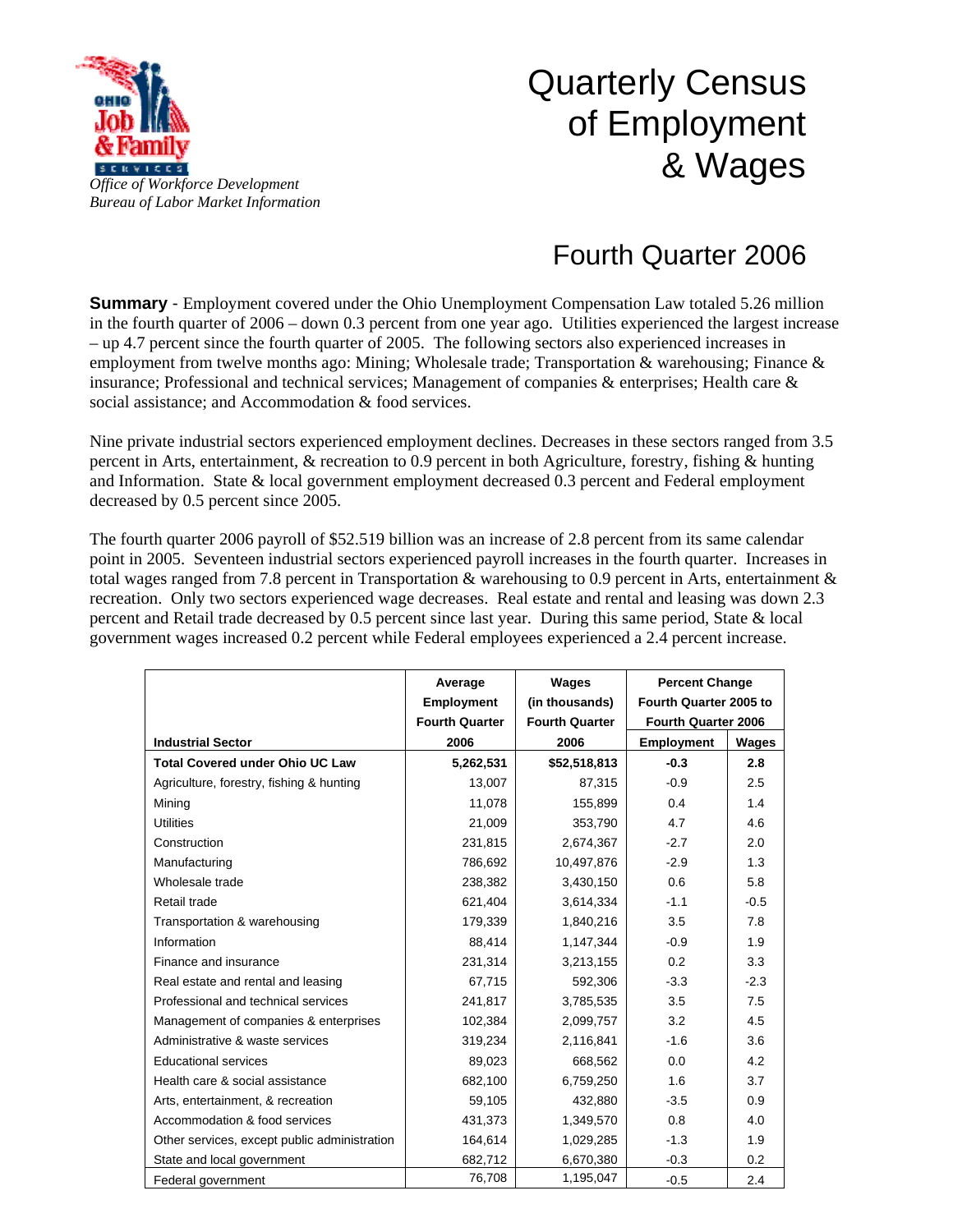Butler County was the only one of Ohio's ten largest counties to experience an employment increase from its fourth quarter 2005 level, up 5.1 percent. Cuyahoga, Franklin, Hamilton, Lorain, Lucas, Mahoning, Montgomery, Stark and Summit Counties all suffered employment declines from one year ago with drops ranging from 3.2 percent in Montgomery County to 0.2 percent in both Cuyahoga and Franklin Counties.

Seven of the ten largest counties experienced payroll increases since 2005. Payroll gains ranged from 6.9 percent in Butler County to 0.5 percent in Stark County. Hamilton, Lorain and Mahoning Counties all experienced payroll decreases since the fourth quarter of 2005.

|                                        | Average<br><b>Employment</b> | Wages<br>(in thousands) | <b>Percent Change</b><br>Fourth Quarter 2005 to<br><b>Fourth Quarter 2006</b> |        |
|----------------------------------------|------------------------------|-------------------------|-------------------------------------------------------------------------------|--------|
|                                        | <b>Fourth Quarter</b>        | <b>Fourth Quarter</b>   |                                                                               |        |
| County                                 | 2006                         | 2006                    | <b>Employment</b>                                                             | Wages  |
| <b>Total Covered under Ohio UC Law</b> | 5,262,531                    | \$52,518,813            | $-0.3$                                                                        | 2.8    |
| Butler                                 | 145,448                      | 1,407,857               | 5.1                                                                           | 6.9    |
| Cuyahoga                               | 738,602                      | 8,315,404               | $-0.2$                                                                        | 2.2    |
| Franklin                               | 678,758                      | 7,305,279               | $-0.2$                                                                        | 3.2    |
| Hamilton                               | 518,164                      | 6,133,037               | $-3.0$                                                                        | $-0.8$ |
| Lorain                                 | 99,468                       | 893,097                 | $-1.6$                                                                        | $-1.5$ |
| Lucas                                  | 223,062                      | 2,164,763               | $-1.7$                                                                        | 1.4    |
| Mahoning                               | 103,144                      | 833,123                 | $-2.6$                                                                        | $-2.1$ |
| Montgomery                             | 266,614                      | 2,856,764               | $-3.2$                                                                        | 3.1    |
| <b>Stark</b>                           | 161,743                      | 1,403,694               | $-2.6$                                                                        | 0.5    |
| Summit                                 | 272,398                      | 2,784,406               | 0.0                                                                           | 2.8    |
| All other counties                     | 2,055,130                    | 18,421,389              | 0.8                                                                           | 4.5    |

The chart that follows presents the percentage of Ohio covered employment in each of the ten largest counties and all other counties combined. Ten of Ohio's 88 counties account for almost 61 percent of the state's covered employment.



## **Fourth Quarter 2006 Employment - Ten Largest Counties**